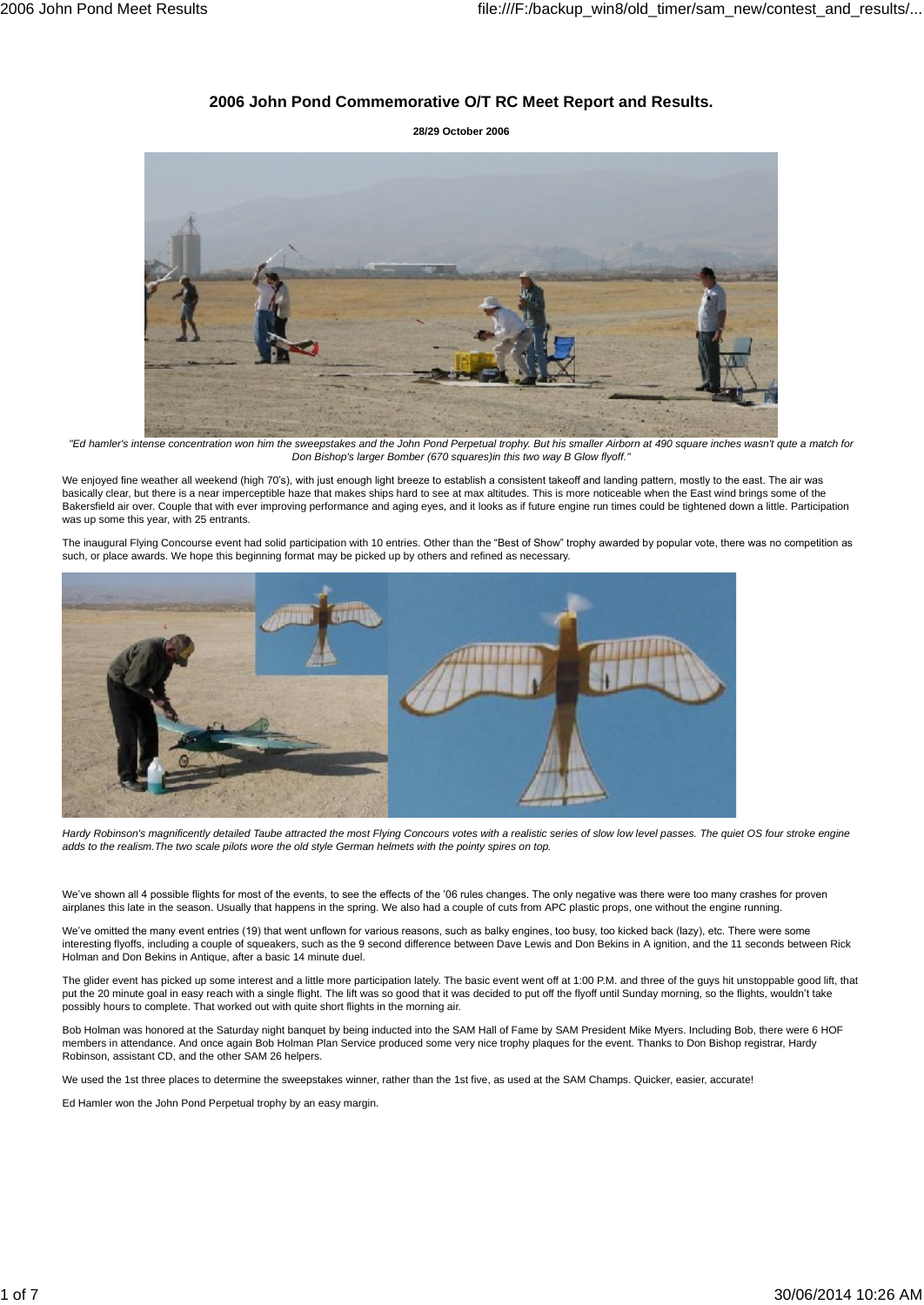

A view from the business end. Don Bekins releases Mike Clancys' Airborn. At right in the background Ed Hamler flew Dan Carpenters' Foote Westerner to a win in C Ignition over several Bombers. Dan Carpenter times for Ed.



Mike Clancy's Veco 19 powered Airborn made the A Glow flyoffs. Fellow SAM 27 member Don Bekins launches. Don, Mike, and others in SAM 27 made the Airborn a currently popular competition ship.



Eut Tilestons' Cub Won both 1/2A events with perfect scores. Besides Euts' four 15 minute maxes, only two other fliers were able to each squeeze out a single max. Monte Pate is launcher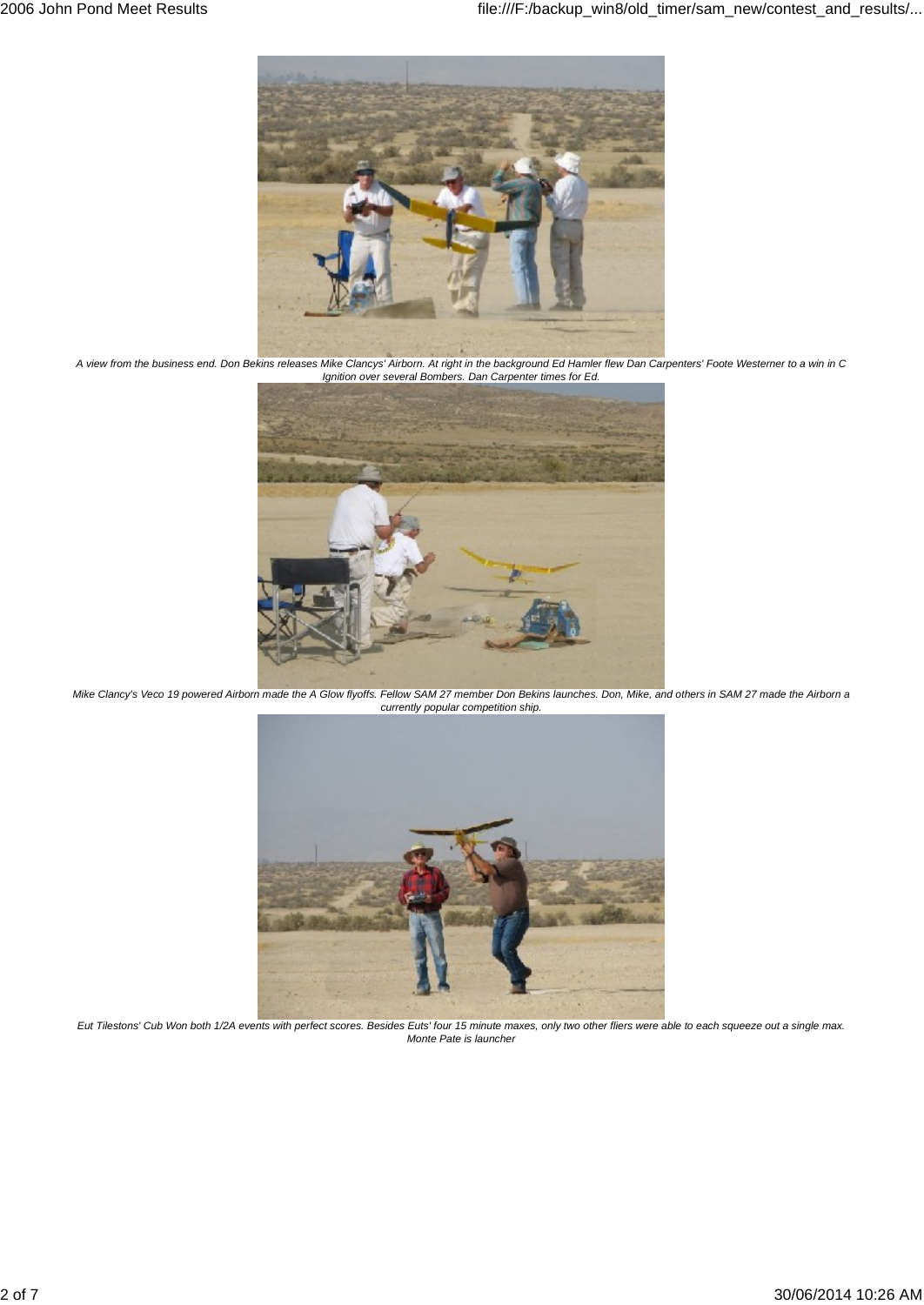

Jose Tellezs' Playboy placed second in 1/2A Texaco with a max plus a near max. Jose holds competition records in full scale soaring.



The guys from Arizona: Bob Angus won B Ignition with his Korda Diamond. Dick Griswold is launcher/timer. Bob was C.D. for the '05 RC SAM Champs in Las Vegas. Dick is the newly elected SAM Western Vice President. The Taft kitty litter plant is farther away than it looks.



Bob Holman launches son Ricks' Airborn. Bob cuts the kits, Rick does most of the assembly and flying, and he does it well.

| Bob Angel, C.D. |  |
|-----------------|--|

| A IGNITION     | <b>SHIP</b>       | <b>SIZE</b> | <b>ENGINE</b>       | 1    | $\overline{2}$ | 3    | 4    | <b>TOTAL</b> |
|----------------|-------------------|-------------|---------------------|------|----------------|------|------|--------------|
| 1. Dave Lewis  | Bomber            | 330         | <b>Elfin Diesel</b> | 7:00 | 7:00           |      |      | 6:29 Flyoff  |
| 2. Don Bekins  | <b>Red Ripper</b> | 300         | <b>Elfin Diesel</b> | 7:00 | 7:00           |      |      | 6:22 Flyoff  |
| 3. Rick Holman | Airborn           | 430         | Shilen 19           | 7:00 | 3:28           | 7:00 |      | 4:10 Flyoff  |
| 4. Mike Clancy | Playboy           | 358         | <b>Elfin Diesel</b> | 4:43 | 4:51           | 6:28 | 4:38 | 11:19        |
| 5. Bob Angus   | Bomber            | 605         | 1?                  | 4:04 | 6:15           |      |      | 10:19        |
| 6. Ed Hamler   | Hayseed           | 310         | <b>Elfin Diesel</b> | 0:02 | Ouch!          |      |      | 0:02         |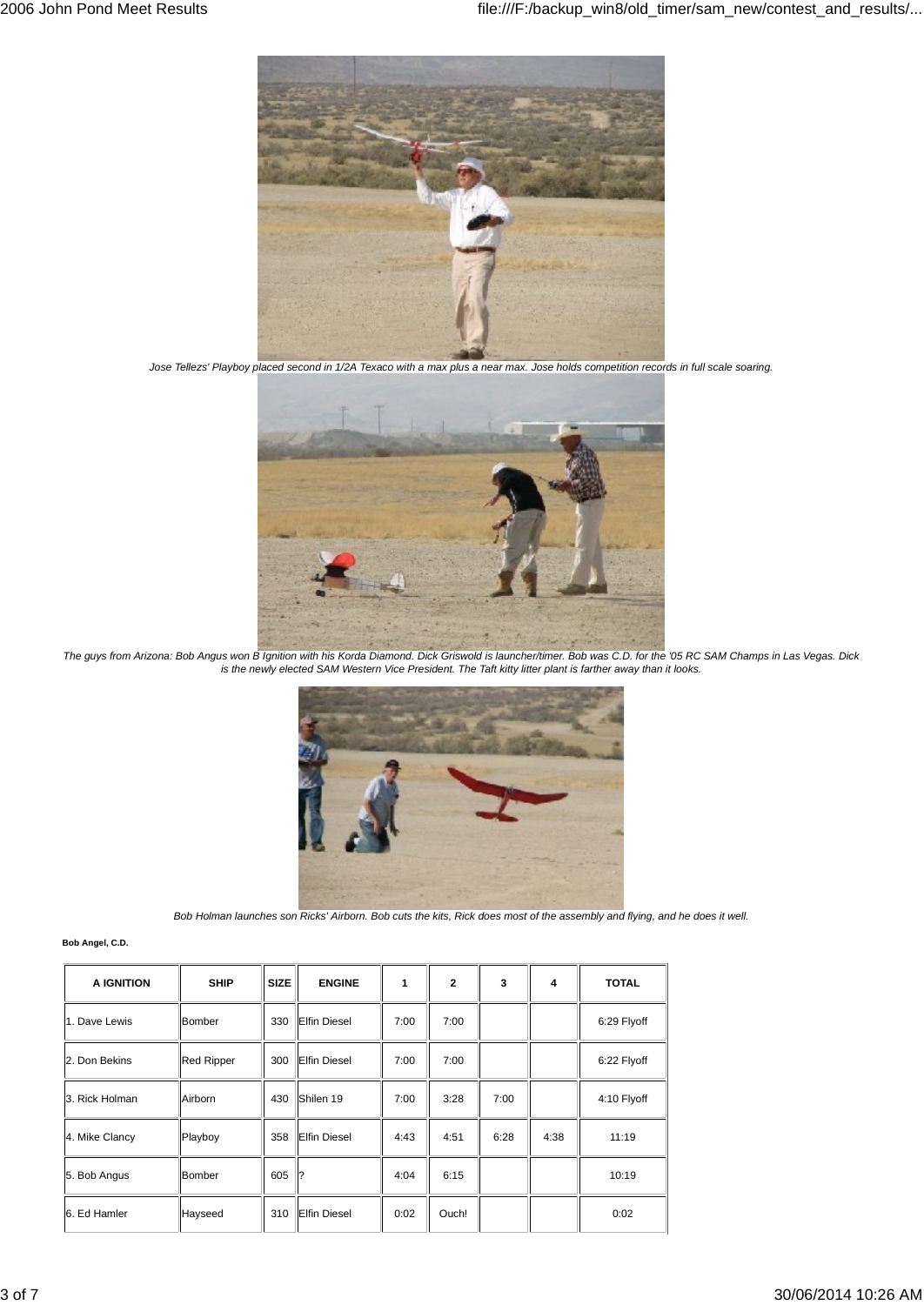| <b>B GLOW</b>           |                    |      |                  |       |       |       |      |              |
|-------------------------|--------------------|------|------------------|-------|-------|-------|------|--------------|
| 1. Don Bishop           | Bomber             | 670  | K&B 4.9          | 8:00  | 8:00  |       |      | 10:39 Flyoff |
| 2. Ed Hamler            | Airborn            | 490  | K&B 3.5          | 7:38  | 8:00  | 8:00  |      | 8:40 Flyoff  |
| 3. Rick Holman          | Airborn            | 490  | Rossi            | 5:40  | 6:47  | 8:00  | 6:15 | 14:47        |
| 4. Bob Angel            | Stardust Sp'l.     | 660  | Torp. 29         | 8:00  | 4:14  |       |      | 12:14        |
| <b>C IGNITION</b>       |                    |      |                  |       |       |       |      |              |
| 1. Ed Hamler            | Foote West'nr      |      | 1024 McCoy 60    | 9:00  | 9:00  |       |      | 19:01 Flyoff |
| 2. Don Bishop           | Bomber             | 900  | McCoy 60         | 9:00  | 9:00  |       |      | 16:42 Flyoff |
| 3. Dave Lewis           | Bomber             |      | 1208 McCoy 60    | 3:59  | 7:08  | 9:00  | 1:30 | 16:08        |
| 4. Rick Holman          | Bomber             |      | 12:60 McCoy 60   | 9:00  | 5:23  |       |      | 14:23        |
| 5. Don Bekins           | Folly              | 680  | O&R 60           | 6:18  |       |       |      | 6:18         |
| 6. Jim Elliott          | <b>Clipper MkI</b> | 678  | Super Cyke       | 4:23  | 5:05  | 4:57  |      | 10:02        |
| 7. Ned Nevels           | Bomber             | 659  | Torp 29          | 0:00  | Yipe! |       |      | 0:00         |
| TEXACO                  |                    |      |                  |       |       |       |      |              |
| 1. Ed Hamler            | Bomber             | 1260 | O&R 60 SP        | 28:43 |       |       |      | 28:43        |
| 2. Dave Lewis           | Bomber             |      | 1350 PAW 49 Dsl. | 24:05 |       |       |      | 24:05        |
| 3. Monte Pate           | Dallaire           |      | 14:82 OS60 FS    | 14:35 | 19:02 | 23:01 |      | 23:01        |
| 4. Don Bekins           | Airborn            | 1354 | 1?               | 22:33 |       |       |      | 22:33        |
| 5. Jim Bierbauer        | Bomber             |      | 12:60 OS 48 FS   | 15:31 | 8:52  | 7:19  |      | 15:31        |
| 6. Rick Holman          | RC-1               |      | 1010 O&R 60 SP   | 6:17  |       |       |      | 6:17         |
| ELECT. TEXACO           |                    |      |                  |       |       |       |      |              |
| 1. Wes Funk             | Bomber             | 625  | Speed 400        | 35:37 |       |       |      | 35:37        |
| 2. Bob Meyring          | Bomber             | 490  | Electric         | 34:18 | 11:36 |       |      | 34:18        |
| 3. Ken Low              | Elec't Charger     | 505  | Electric         | 26:44 | 16:30 |       |      | 26:44        |
| 4. Hardy Robinson       | Bomber             | 750  | Electric         | 13:22 | 11:18 |       |      | 13:22        |
| 5. Ross Low             | Elec't Charger     | 505  | Electric         | 2:42  | 0:00  | Darn! |      | 2:42         |
| <b>O&amp;R SIDEPORT</b> |                    |      |                  |       |       |       |      |              |
| 1. Don Bekins           | Folly              | 680  | O&R 60           | 7:00  | 7:00  | 7:00  |      | 9:19 Flyoff  |
| 2. Rick Holman          | $RC-1$             |      | 1010 O&R 60      | 6:17  | 7:00  | 7:00  |      | 8:50 Flyoff  |
| 3. Dave Lewis           | Clipper MK I       | 678  | O&R              | 7:00  | 7:00  | 6:05  | 7:00 | 6:15 Flyoff  |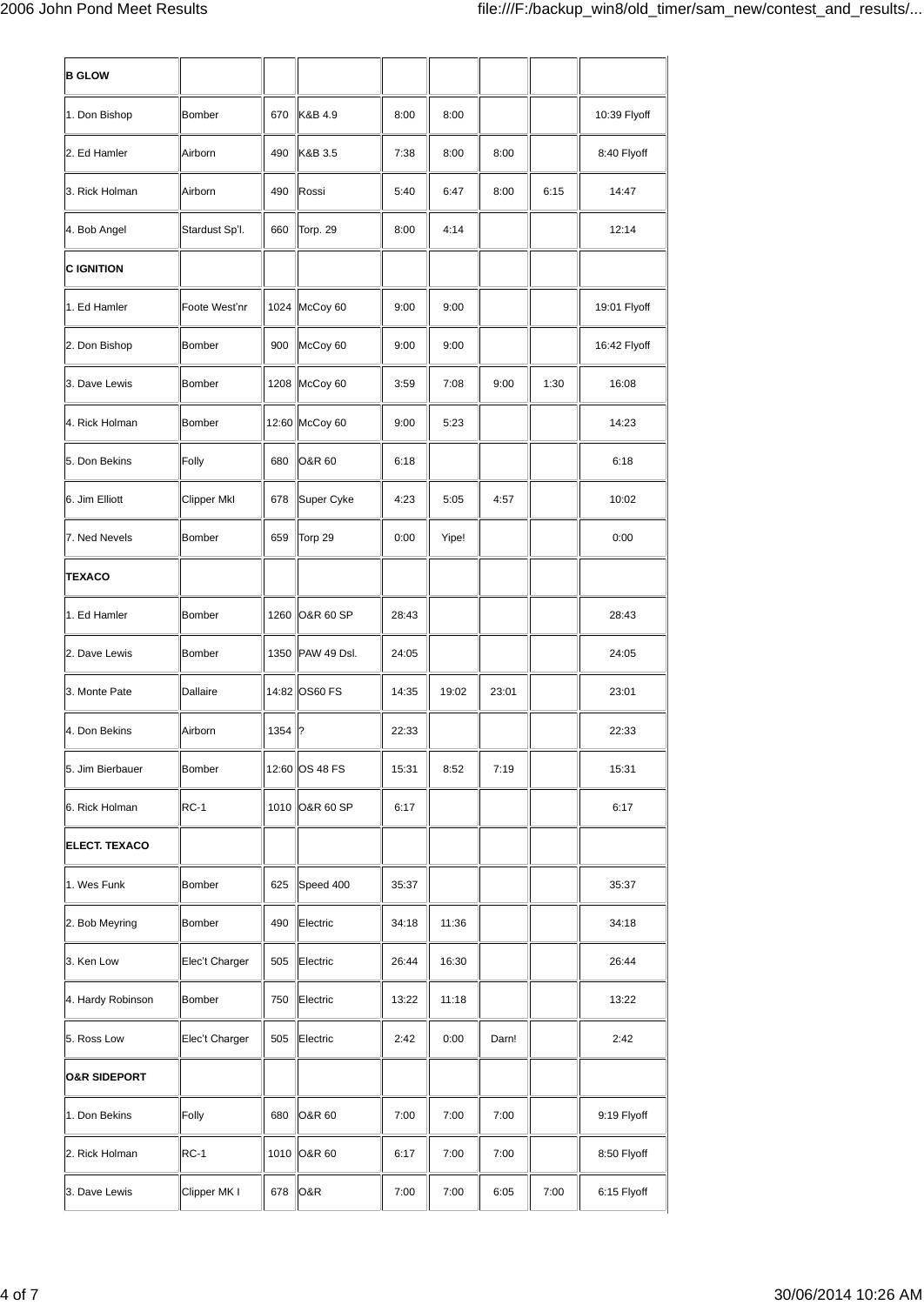| 4. Bob Angus        | Eaglet            | 742 | O&R      | 5:18 | 7:00  | 7:00 | 6:49 | 20:49 |
|---------------------|-------------------|-----|----------|------|-------|------|------|-------|
| 5. Mike Clancy      | Benny Boxcar      | 700 | O&R 60   | 6:06 | 3:53  | 3:21 |      | 13:25 |
| <b>SOS ELECTRIC</b> |                   |     |          |      |       |      |      |       |
| 1. Ken Kullman      | <b>Jabberwock</b> | 150 | Electric | 5:04 |       |      |      | 5:04  |
| 2. Eut Tileston     | Miles Magister    | ?   | Electric | 0:06 | Oops! |      |      | 0:06  |

| O/T GLIDER        | <b>SHIP</b>  | <b>SIZE</b> | <b>ENGINE</b>                                                                                                                                                                                                 | 1     | $\mathbf{2}$ | 3    | 4 | <b>TOTAL</b> |
|-------------------|--------------|-------------|---------------------------------------------------------------------------------------------------------------------------------------------------------------------------------------------------------------|-------|--------------|------|---|--------------|
| 1. Mike Clancy    | Sagitta      | 900         | Hi-start                                                                                                                                                                                                      | 20:00 |              |      |   | 3:57 Flyoff  |
| 2. Bob Angel      | Waif         |             | Hi-start                                                                                                                                                                                                      | 20:00 |              |      |   | 2:41 Flyoff  |
| 3. Ken Low        | Floater      | 850         | Hi-start                                                                                                                                                                                                      | 15:31 | 5:09         |      |   | 2:35 Flyoff  |
| 4. Hardy Robinson | $R-40$       |             | Hi-start                                                                                                                                                                                                      | 20:00 |              |      |   | <b>DNFO</b>  |
| 5. Jim Bierbauer  | Thermic 100  |             | Hi-start                                                                                                                                                                                                      | 2:57  | 8:14         | 2:33 |   | 15:21        |
| 6. Ross Low       | Sailwing     | 108"        | Hi Start                                                                                                                                                                                                      | 2:00  | 0:56         | 2:36 |   | 5:32         |
| 7. Dick Griswold  | Olympic II   |             | Hi-start                                                                                                                                                                                                      | 4:30  |              |      |   | 4:30         |
| 8. Don Bekins     | Thermic 100  |             | Hi-start                                                                                                                                                                                                      | 0:00  | Heck         |      |   | 0:00.        |
| <b>CONCOURSE</b>  |              |             |                                                                                                                                                                                                               |       |              |      |   |              |
| 1. Hardy Robinson | Taube        |             | Hardy's realistic big Taube scale job was voted Best of Show, and<br>received a nice plaque.                                                                                                                  |       |              |      |   |              |
| 2. Jim Elliott    | Clipper Mk I |             | This was a first attempt at a "Flying Concourse" event, to bring out some                                                                                                                                     |       |              |      |   |              |
| 3. Ed Hamler      | Hayseed      |             | rarely seen models, engines, and fliers which might not otherwise be<br>seen at a competition event. The names after Hardy Robinson are listed<br>alphabetically, and received certificates of participation. |       |              |      |   |              |
| 4.Ken Low         | Jetstream    |             |                                                                                                                                                                                                               |       |              |      |   |              |
| 5. Mike Myers     | Calif. Chief |             |                                                                                                                                                                                                               |       |              |      |   |              |
| 6.Steve Remington | Super Buc.   |             |                                                                                                                                                                                                               |       |              |      |   |              |
| 7.Steve Remington | Lady Bird    |             |                                                                                                                                                                                                               |       |              |      |   |              |
| 9. Jose Tellez    | King Burd    |             |                                                                                                                                                                                                               |       |              |      |   |              |
| 10. Eut Tileston  | Stahl-Miles  |             |                                                                                                                                                                                                               |       |              |      |   |              |

| <b>A GLOW</b>  |         |     |          |      |      |              |
|----------------|---------|-----|----------|------|------|--------------|
| 1. Ed Hamler   | Airborn | 490 | K&B 3.25 | 7:00 | 7:00 | 10:08 Flyoff |
| 2. Rick Holman | Airborn | 490 | Rossi    | 7:00 | 7:00 | 8:44 Flyoff  |
| 3. Dave Lewis  | Bomber  | 450 | Veco 19  | 7:00 | 7:00 | 6:24 Flyoff  |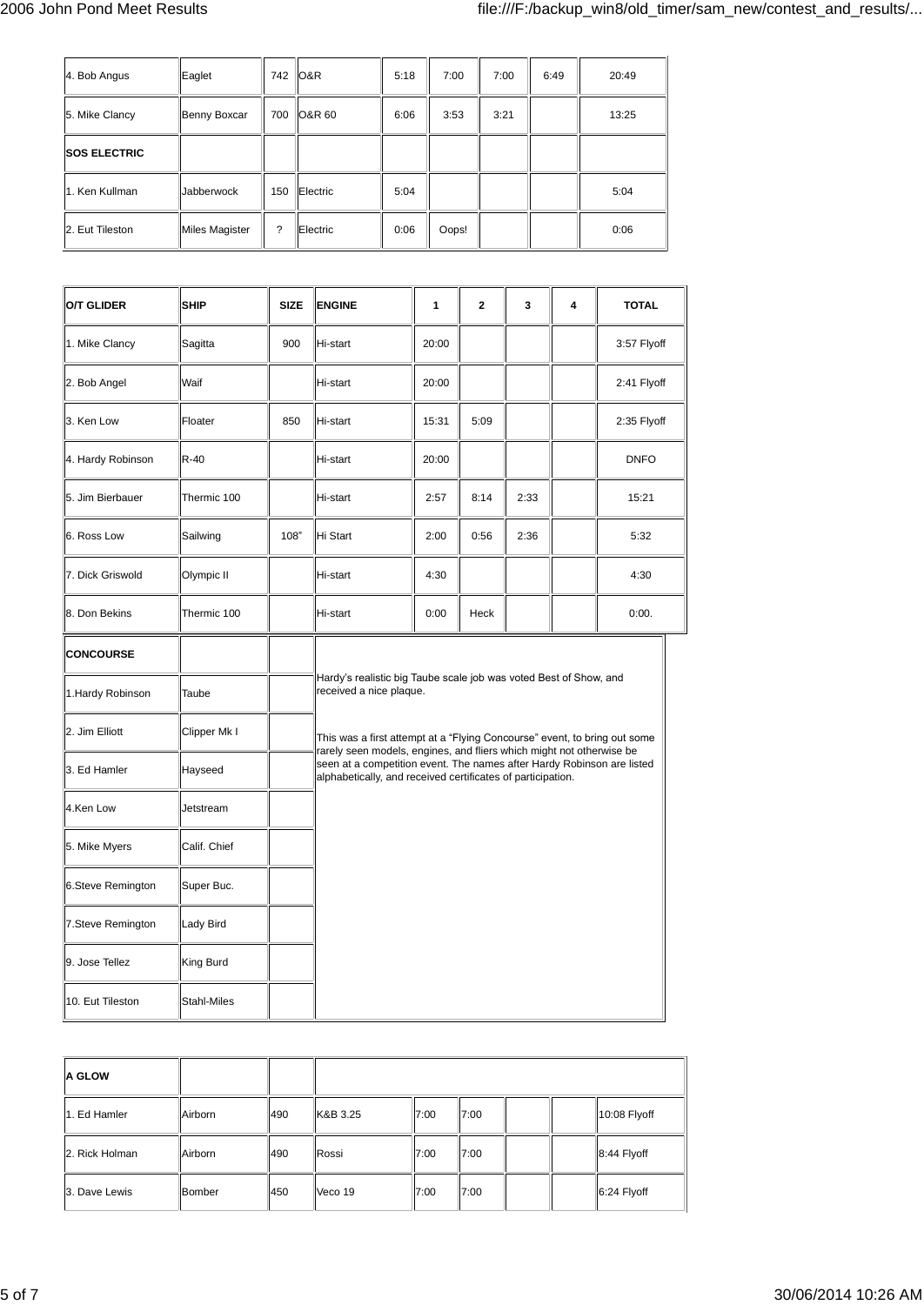| 4. Mike Clancy    | Airborn       | 430  | Veco 19       | 7:00  | 4:00  | 5:56       | 7:00  | 6:01 Flyoff  |
|-------------------|---------------|------|---------------|-------|-------|------------|-------|--------------|
| 5. Don Bekins     | Airborn       | ?    | ?             | 5:18  | 1:05  | 6:27       |       | 11:45        |
| <b>B IGNITION</b> |               |      |               |       |       |            |       |              |
| 1. Bob Angus      | Diamond       | 446  | ?             | 8:00  | 0:00  | 0:00       | 8:00  | 16:00        |
| 2. Ed Hamler      | Playboy Cab   | 510  | Torpedo 29    | 8:00  | 6:36  |            |       | 14:36        |
| 3. Dave Lewis     | Diamond       | 452  | Orwick 29     | 5:59  |       |            |       | 5:59         |
| <b>C GLOW</b>     |               |      |               |       |       |            |       |              |
| 1. Don Bishop     | Bomber        | 900  | Rossi 40      | 8:08  | 9:00  | 4:44       |       | 17:08        |
| 2. Ed Hamler      | Bomber        | 920  | <b>STY 40</b> | 9:00  | 7:49  |            |       | 16:49        |
| 3. Rick Holman    | Stardust Sp'l | 900  | Jett 40       | 5:13  |       |            |       | 5:13         |
| <b>ANTIQUE</b>    |               |      |               |       |       |            |       |              |
| 1. Rick Holman    | Bomber        | 1220 | McCoy 60      | 10:00 | 4:48  | 5:32       | 10:00 | 14:07 Flyoff |
| 2. Don Bekins     | Airborn       | 1354 | McCoy 60      | 10:00 | 10:00 |            |       | 13:56 Flyoff |
| 3. Don Bishop     | Bomber        | 1204 | McCoy 60      | 9:05  | 10:00 | 7:09       |       | 17:08        |
| 4. Dave Lewis     | <b>Bomber</b> | ?    | ST 35         | 5:59  | 6:06  | 5:50       |       | 12:05        |
| 5. Dick Griswold  | <b>RC-1</b>   | 1010 | O&R sideport  | 4:23  | 5:18  | <b>LOF</b> |       | 9:41         |
| 1/2A SCALE        |               |      |               |       |       |            |       |              |
| 1. Eut Tileston   | Cub           | ?    | Cox           | 15:00 | 15:00 |            |       | 30:00        |
| 2. Ken Low        | Messersmitt   | 290  | Cox           | 9:03  | 14:07 | 0:24       |       | 23:10        |
| 3. Dick Fischer   | Taylorcraft   | 350  | Cox           | 4:32  | 5:53  | 1:02       |       | 10:25        |
| 4. Hardy Robinson | Messersmitt   | 290  | Cox           | 4:08  | 0:05  | 4:17       |       | 8:25         |
| 5. Jim Bierbauer  | Puss Moth     | ?    | Cox           | 0:09  | 3:54  | 2:52       |       | 6:46         |

| 1/2A TEXACO     | <b>SHIP</b> | <b>SIZE</b> | <b>ENGINE</b> |       | 12    | 13    | 14 | <b>TOTAL</b> |
|-----------------|-------------|-------------|---------------|-------|-------|-------|----|--------------|
| 1. Eut Tileston | Cub         |             | Cox           | 15:00 | 15:00 |       |    | 30:00        |
| 2. Jose Tellez  | Playboy     | 240         | Cox           | 6:57  | 13:36 | 15:00 |    | 28:36        |
| 3. Mike Clancy  | Dallaire    | 225         | Cox           | 14:35 | 7:01  |       |    | 21:36        |
| 4. Rick Holman  | Airborn     | 292         | Cox           | 0:04  | 10:22 | 9:17  |    | 19:39        |
| 5. Ed Hamler    | Airborn     | 292         | Cox           | 15:00 | LOF   |       |    | 15:00        |
| 6. Monty Pate   | Dallaire    |             | Cox           | 13:32 |       |       |    | 13:32        |